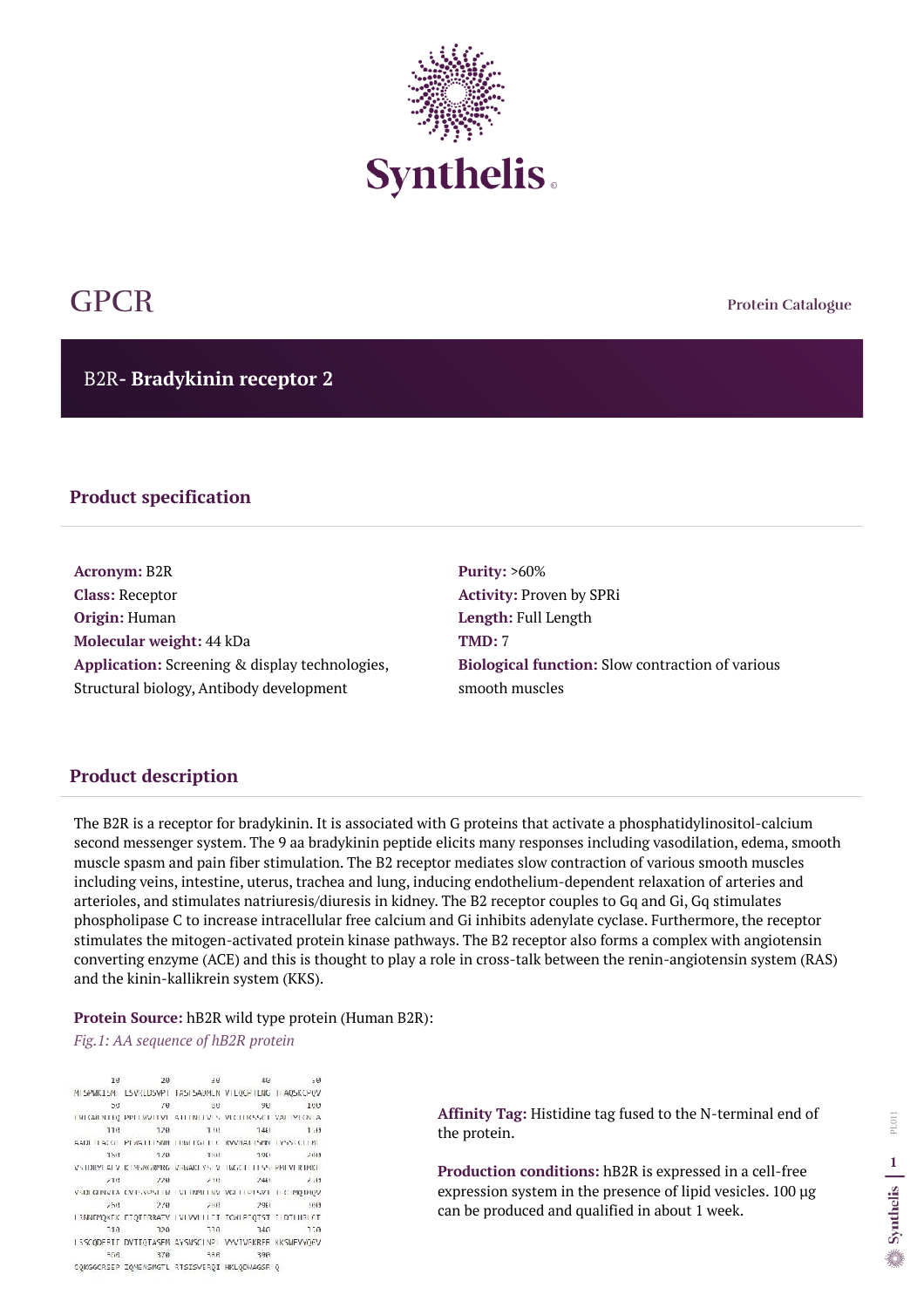## **Quality analysis**

**Purity:** Typically > 60% as determined by SDS-Page and Coomassie Blue staining.

**Purification procedure:** As standard, hB2R proteoliposomes are purified on a sucrose gradient. Further purification steps can be added if required.

*Fig.2: Proteoliposome hB2R after purification ( Western blot identification).* 



## **Assessment of functionality**

#### **Methods: SPRi Detection**

The binding properties of B2R proteoliposomes have been validated using Horiba Scientific SPRi platform (SPRi-Plex II). Small molecule and peptide ligands were injected on a biochip grafted with B2R biotinylated proteoliposomes. We detected specific interactions between B2R proteoliposomes and different ligands. The signal was dose dependent. No signal was observed on the negative control spots (proteoliposomes with non-relevant membrane protein). B2R and negative control were captured on biochip. Ligands (HOE140, Bradykinin, and specific antibody) were injected over the captured receptors at different concentrations (between 1nM and 40µM) at a flow rate of 50 µL/min. Association was monitored for 2 min and dissociation was monitored for 10 min.

All compounds were diluted in running buffer containing D-PBS (Dulbecco's Phosphate Buffered Saline without Calcium

and Magnesium), 50mM MgCl2.

The binding responses of ligands were normalized to the density of proteoliposomes on the surface. Data were analyzed using SPRi1000 software.

#### **Immobilization by electro-polymerization on gold surface**

Avidin was immobilized on a gold-coated glass prism by electrochemical copolymerization of pyrrole-avidin conjugates. Electrospotting is carried out on the gold surface with needle containing the solution to be copolymerized. Biotinylated B2R proteoliposomes and biotinylated proteoliposomes with non-relevant membrane protein (negative control) were deposited on pyrrole-avidin spots (without electro-polymerization). Each proteoliposome condition was spotted in five copies using an Omnigrid robotic arrayer (HORIBA Scientific); 40 spots (400µm diameter) were deposited on the surface of the biochip (Figure 3).

The capture of the ligands was performed at 20°C using SPRi-Plex II after calibration with a known analyte concentration and refractive index. A reflectivity for each spot is measured and a corrective factor is applied.

*Fig.3: Schematic of proteoliposome immobilization and ligand capture method. Avidin pyrroled was immobilized on the gold surface, proteoliposomes were deposited on the avidin spots and the ligands were injected on all spots.* 

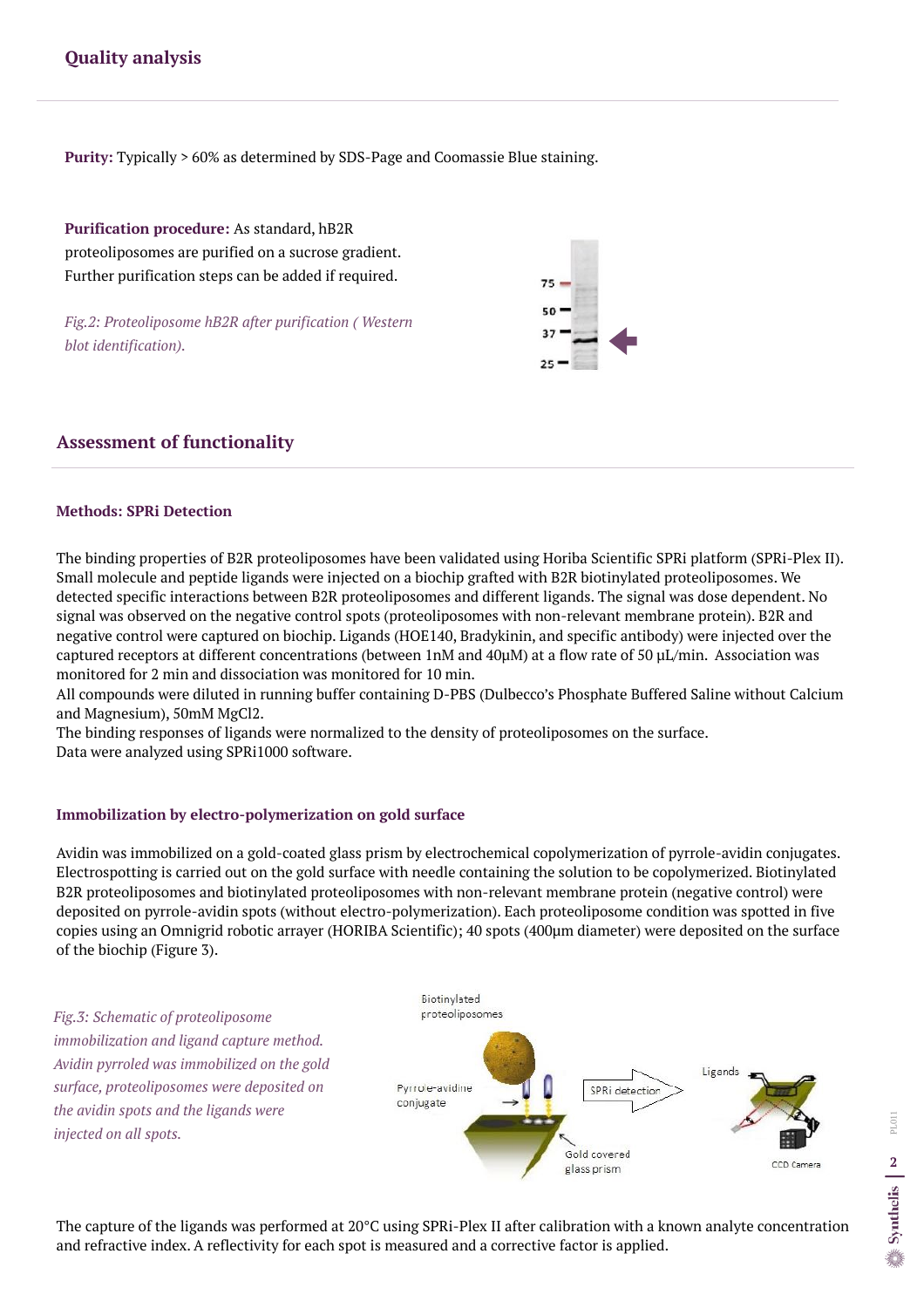## **Assessment of functionality**

#### **2-Results**

#### A. HOE binding to B2R proteoliposomes

The HOE140 peptide is a selective B2 bradykinin receptor antagonist. To validate the functional integrity of the B2R proteoliposomes, the binding of HOE140 to the B2R proteoliposomes was tested. In the present experiment, solution of HOE140 was diluted in running buffer and injected in a concentration range between 1nM and 40µM. In this present experiment, the kinetic analysis was based on single-cycle kinetics. The HOE140 peptide is injected sequentially in the same cycle with no regeneration between sample injections. This approach requires less times for a complete analysis and above all allows analysis without regeneration, step that can damage the proteoliposomes. Sensorgrams of the analyte interactions were recorded (Figure 4). These kinetic curves corresponded to an average of 5 spots. This response was specific; a slight binding was detected for the negative control.



As it can be seen in Figure 4, the behavior of binding was specific and concentration dependent. The binding of HOE140 to negative control spots stayed slight and the specific binding was significant.

# **SPRi image HOE** injection

In the Figure 5, we can see the SPR image obtained after injection of HOE140 at 10µM. No signal was visible on negative spots. However, HOE140 binding to the B2R spots were observed.

*Fig.4: Single-Cycle Kinectics: sensorgrams obtained after HOE140 injections and subtraction of SPR signal obtained on the negative control spots. HOE140 peptide was injected successively at different concentrations* 

*Fig.5: SPR image of the surface functionalized by negative control proteoliposome or B2R proteoliposome (five identical spots).*